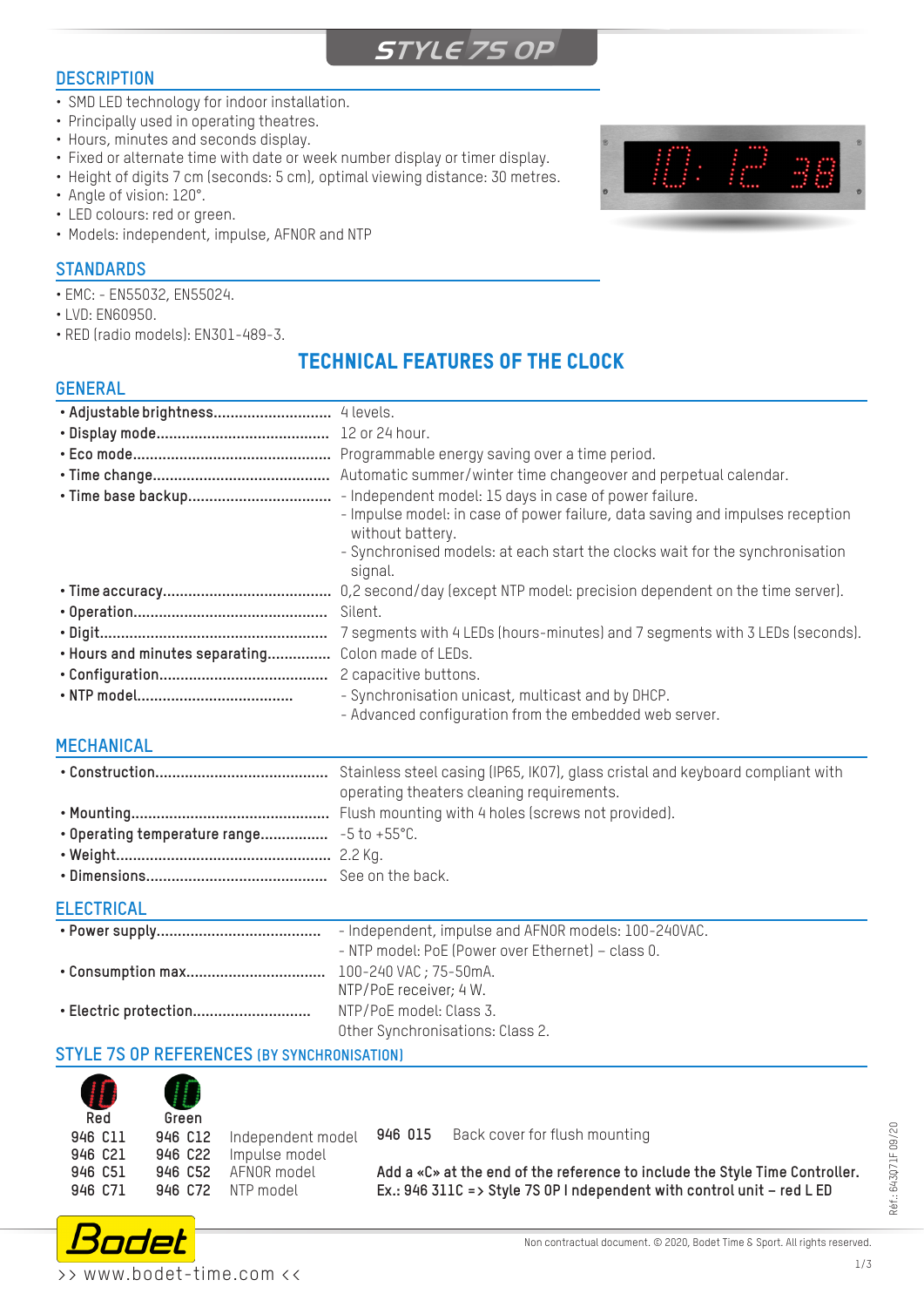# **STYLE 7S OP**

#### **Clock dimensions in mm:**



#### **Wall cut-out dimensions in mm:**



# **Flush mounting back cover dimensions in mm:**





Non contractual document. © 2020, Bodet Time & Sport. All rights reserved.

Réf.: 643Q71F 09/20

Réf.: 643071F 09/20